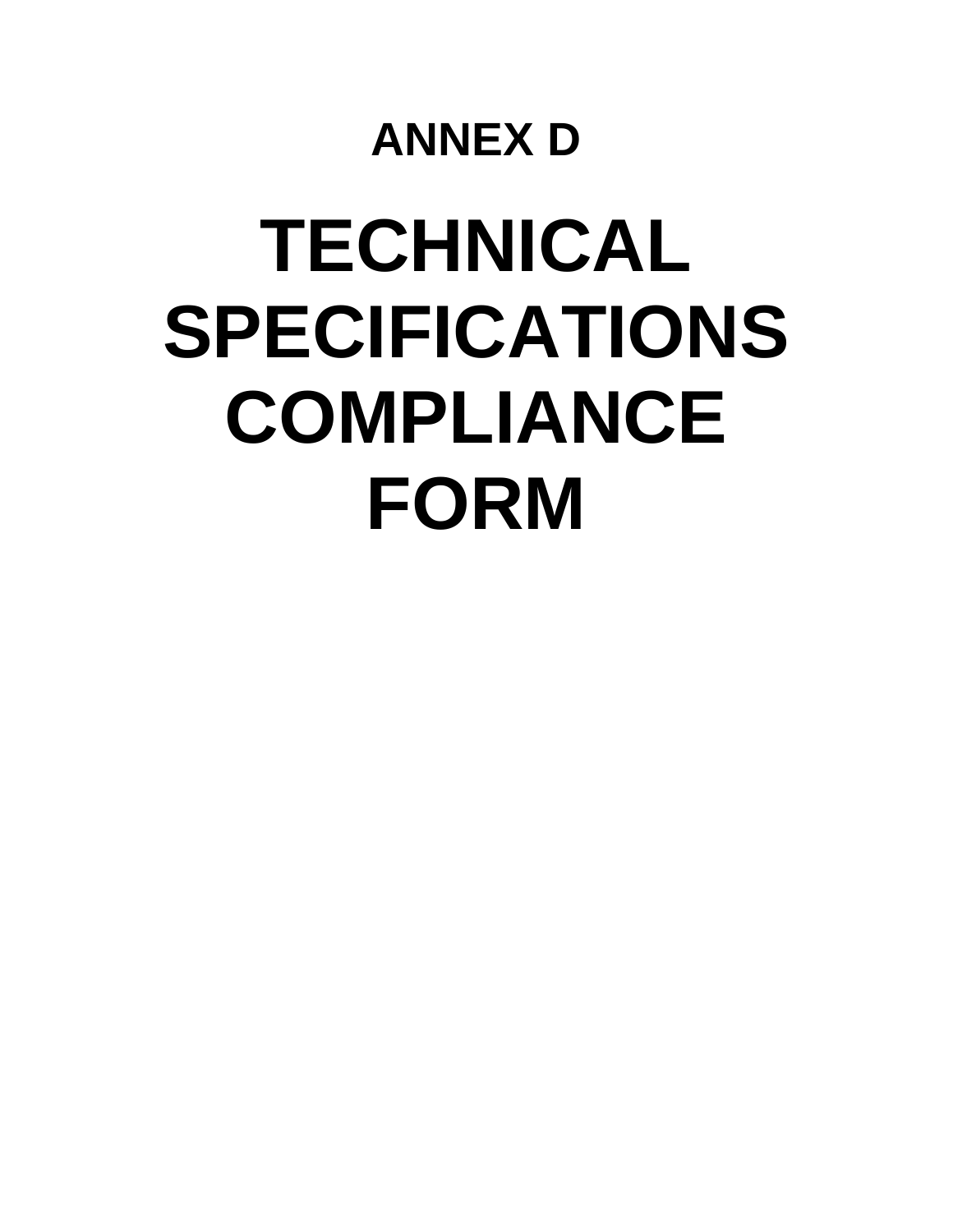## **5. Technical Specification for Sports Equipment**

Bidders must indicate whether the goods and equipment offered are "Compliant" or "Non-Compliant" to the corresponding specifications prescribed by BCDA using this form.

| PROCUREMENT FOR THE SUPPLY, DELIVERY, AND INSTALLATION OF SPORTS EQUIPMENT FOR THE<br>NATIONAL ACADEMY OF SPORTS (NAS) - PHASE 1 AT NEW CLARK CITY |              |             |                                                                                                                                                                                                                                                                                                                                                                                                                                                                 |                   |               |
|----------------------------------------------------------------------------------------------------------------------------------------------------|--------------|-------------|-----------------------------------------------------------------------------------------------------------------------------------------------------------------------------------------------------------------------------------------------------------------------------------------------------------------------------------------------------------------------------------------------------------------------------------------------------------------|-------------------|---------------|
| <b>TECHNICAL SPECIFICATIONS COMPLIANCE FORM</b>                                                                                                    |              |             |                                                                                                                                                                                                                                                                                                                                                                                                                                                                 |                   |               |
| NO.                                                                                                                                                | QTY.         | <b>UNIT</b> | <b>SPECIFICATIONS</b>                                                                                                                                                                                                                                                                                                                                                                                                                                           | <b>COMPLIANCE</b> |               |
|                                                                                                                                                    |              |             |                                                                                                                                                                                                                                                                                                                                                                                                                                                                 | Compliant         | Non-compliant |
|                                                                                                                                                    |              |             | <b>SPORTS EQUIPMENT</b>                                                                                                                                                                                                                                                                                                                                                                                                                                         |                   |               |
| <b>BASKETBALL &amp; VOLLEYBALL</b>                                                                                                                 |              |             |                                                                                                                                                                                                                                                                                                                                                                                                                                                                 |                   |               |
| 1                                                                                                                                                  | $\mathbf 1$  | pair        | <b>BASKETBALL BACKSTOP</b>                                                                                                                                                                                                                                                                                                                                                                                                                                      |                   |               |
|                                                                                                                                                    |              |             | Complete portable backstop<br>325 cm projection<br>spring assisted mechanism with DSF 1-step setup<br>system<br>Tempered glass backboard (FIBA Dimensions)<br>180 degree multi directional breakaway ring<br>anti-whip net                                                                                                                                                                                                                                      |                   |               |
|                                                                                                                                                    |              |             | safety padding to front, siders and backboard and neck                                                                                                                                                                                                                                                                                                                                                                                                          |                   |               |
|                                                                                                                                                    |              |             | floor connector set and floor hook<br>FIBA World Cup standards<br><b>FIBA Approved</b>                                                                                                                                                                                                                                                                                                                                                                          |                   |               |
| $\mathbf{2}$                                                                                                                                       | 1            | set         | <b>Basketball Scoreboard (with controller)</b>                                                                                                                                                                                                                                                                                                                                                                                                                  |                   |               |
|                                                                                                                                                    |              |             | Transmission: Radio (868 MHz) wireless<br>Readability: 110m, angle > 160 deg<br>Dimensions: 3100mm x 1150mm, 90mm thick<br>Weight: 57kg<br>Power Suply: 230V, 50-60Hz<br>Score: 2 x3 Red LED Digits (25cm); Period: 1 Green LED<br>Digits (20cm)<br>Ball Possession: 2 Red LED Arrows<br>Timer/Rest Period: 4 White LED Digits (25cm) +<br><b>Blingking points</b><br>Team Foul: 2x3 Yellow LED Digits (20cm)<br>Timeout: 2x3 Green LED Digits<br>FIBA Approved |                   |               |
| 3                                                                                                                                                  | $\mathbf{1}$ | pair        | <b>Basketball Shotclock (with controller)</b>                                                                                                                                                                                                                                                                                                                                                                                                                   |                   |               |
|                                                                                                                                                    |              |             | Dimension: 840mm x 570mm x 90mm thick<br>Digit Height: 25cm and 16cm<br>2 display unites with integrated horn<br>main timer repeater (4 Yellow LED Digits) + shotclock<br>countdown (2 red LED digits)                                                                                                                                                                                                                                                          |                   |               |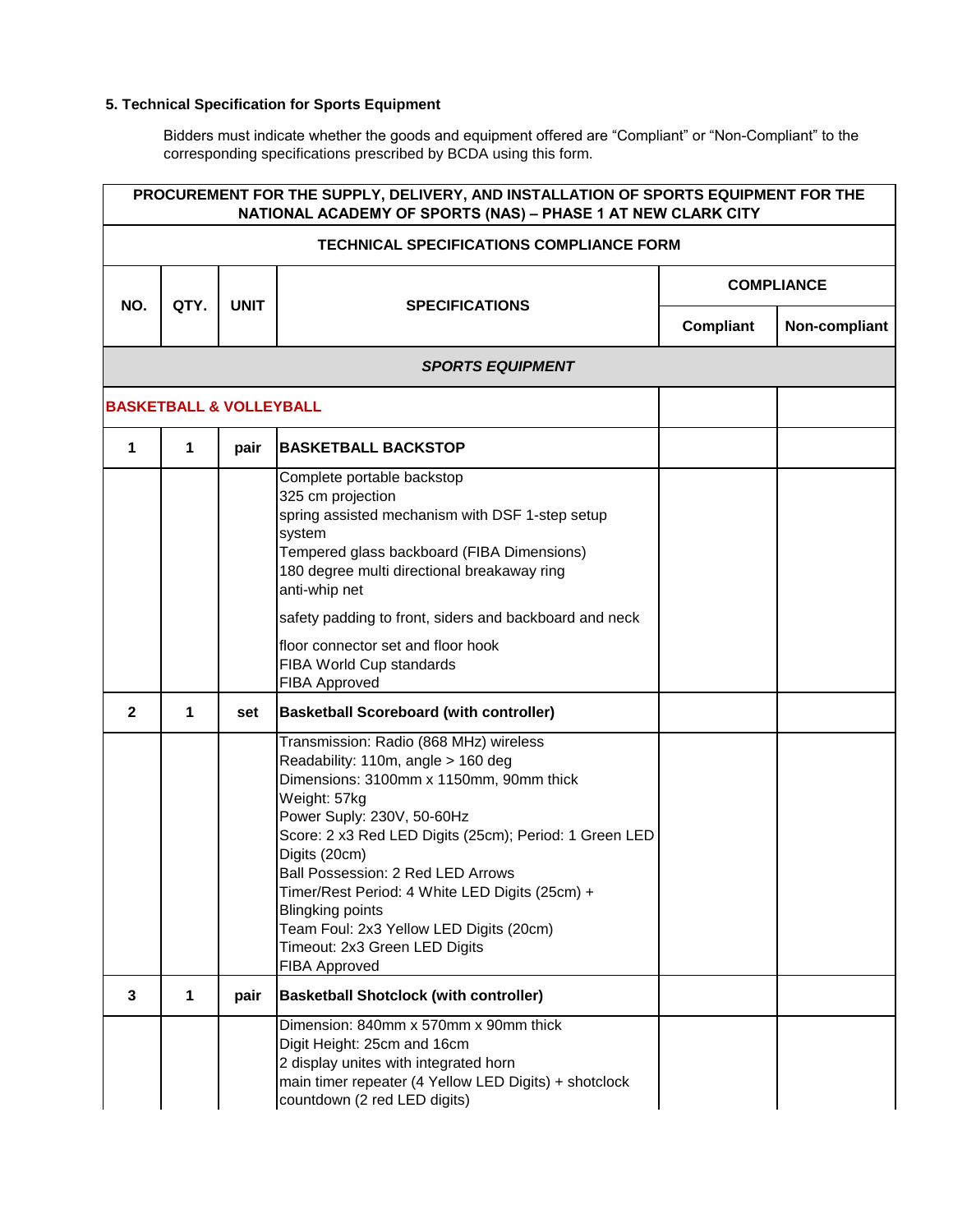| PROCUREMENT FOR THE SUPPLY, DELIVERY, AND INSTALLATION OF SPORTS EQUIPMENT FOR THE<br>NATIONAL ACADEMY OF SPORTS (NAS) - PHASE 1 AT NEW CLARK CITY |      |             |                                                                                                                                                                                                                                                                                                                                                                                                                                    |                   |               |
|----------------------------------------------------------------------------------------------------------------------------------------------------|------|-------------|------------------------------------------------------------------------------------------------------------------------------------------------------------------------------------------------------------------------------------------------------------------------------------------------------------------------------------------------------------------------------------------------------------------------------------|-------------------|---------------|
| <b>TECHNICAL SPECIFICATIONS COMPLIANCE FORM</b>                                                                                                    |      |             |                                                                                                                                                                                                                                                                                                                                                                                                                                    |                   |               |
| NO.                                                                                                                                                | QTY. | <b>UNIT</b> | <b>SPECIFICATIONS</b>                                                                                                                                                                                                                                                                                                                                                                                                              | <b>COMPLIANCE</b> |               |
|                                                                                                                                                    |      |             |                                                                                                                                                                                                                                                                                                                                                                                                                                    | <b>Compliant</b>  | Non-compliant |
|                                                                                                                                                    |      |             | <b>SPORTS EQUIPMENT</b>                                                                                                                                                                                                                                                                                                                                                                                                            |                   |               |
|                                                                                                                                                    |      |             | transmission radio-operated, must match the digital<br>scoreboard<br>installation behind basketball backcourt (with supplied<br>brackets)<br>brackets included<br><b>FIBA Approved</b>                                                                                                                                                                                                                                             |                   |               |
| 4                                                                                                                                                  | 1    | set         | <b>Professional Volleyball set</b>                                                                                                                                                                                                                                                                                                                                                                                                 |                   |               |
|                                                                                                                                                    |      |             | FIVB approved<br>official volleyball uprights: weight: 44kg/pair<br>official safety pads, weight: 6.8kg/set<br>official referee stand, weight: 80kg/set<br>ground sleeves: weight: 7kg/pair<br>antennae pocket, weight: 0.3kg/pair<br>official volleyball net: weight: 5kg/pc<br>official volleyball antennae: 1kg/pair<br>with official FIVB Net                                                                                  |                   |               |
| 5                                                                                                                                                  | 10   | pcs         | <b>Sports Team Benches</b>                                                                                                                                                                                                                                                                                                                                                                                                         |                   |               |
|                                                                                                                                                    |      |             | Luxury comfortable leather seats<br>High grade aluminium material<br>Electrostatic epoxy powder painting, environmental<br>protection, anti-acid, anti-wet<br>Professional competition, training, sports center,<br>gymnasium, community, club, univerties, school etc.<br>12 seat capacity                                                                                                                                        |                   |               |
| <b>HANDBALL</b>                                                                                                                                    |      |             |                                                                                                                                                                                                                                                                                                                                                                                                                                    |                   |               |
| 6                                                                                                                                                  | 1    | set         | <b>HANDBALL GOAL</b>                                                                                                                                                                                                                                                                                                                                                                                                               |                   |               |
|                                                                                                                                                    |      |             | <b>IHF Approved</b><br>freestanding<br>Tecton, 300 x 200cm<br>aluminum square posts and crossbar 80 x 80mm<br>wall thickness 2mm<br>rounded corners, slide profile with net hooks<br>bottom posts filled with plastic floor protectors<br>foldable net supports for freehanging net suspension and<br>fixed collapsable floor bracket<br>net support depth 100cm at the top, 150cm at the bottom<br>knocked down for site assembly |                   |               |
| <b>BADMINTON</b>                                                                                                                                   |      |             |                                                                                                                                                                                                                                                                                                                                                                                                                                    |                   |               |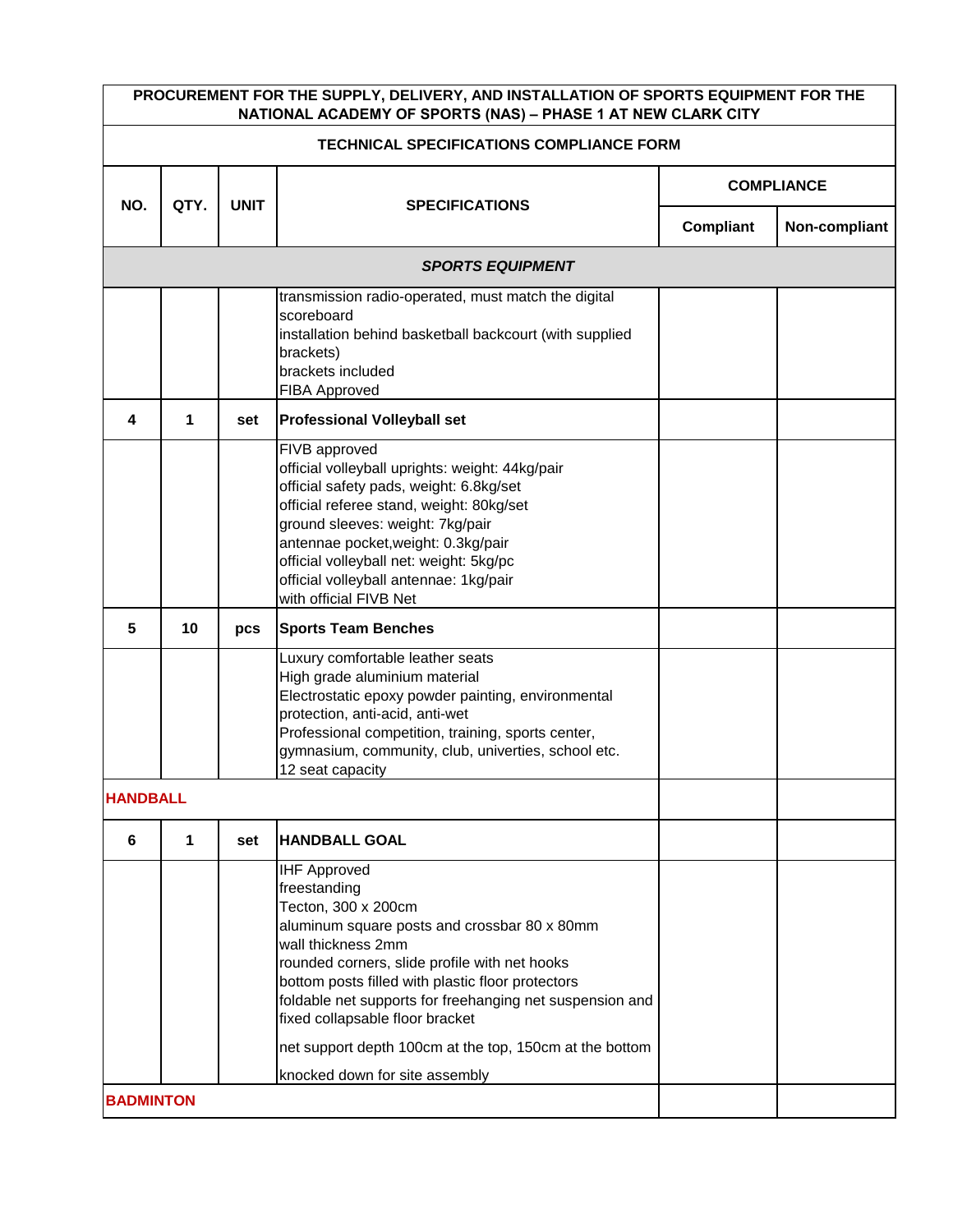| PROCUREMENT FOR THE SUPPLY, DELIVERY, AND INSTALLATION OF SPORTS EQUIPMENT FOR THE<br>NATIONAL ACADEMY OF SPORTS (NAS) - PHASE 1 AT NEW CLARK CITY |                         |             |                                                                                                                                                                                                                                                                |                   |               |  |  |
|----------------------------------------------------------------------------------------------------------------------------------------------------|-------------------------|-------------|----------------------------------------------------------------------------------------------------------------------------------------------------------------------------------------------------------------------------------------------------------------|-------------------|---------------|--|--|
| <b>TECHNICAL SPECIFICATIONS COMPLIANCE FORM</b>                                                                                                    |                         |             |                                                                                                                                                                                                                                                                |                   |               |  |  |
| NO.                                                                                                                                                | QTY.                    | <b>UNIT</b> | <b>SPECIFICATIONS</b>                                                                                                                                                                                                                                          | <b>COMPLIANCE</b> |               |  |  |
|                                                                                                                                                    |                         |             |                                                                                                                                                                                                                                                                | Compliant         | Non-compliant |  |  |
|                                                                                                                                                    | <b>SPORTS EQUIPMENT</b> |             |                                                                                                                                                                                                                                                                |                   |               |  |  |
| 7                                                                                                                                                  | 4                       | sets        |                                                                                                                                                                                                                                                                |                   |               |  |  |
|                                                                                                                                                    |                         |             | <b>BWF Approved</b><br>the post is seemless steel pipe, the base is solid steel<br>weight: 180kg<br>height: 155cm<br>Post diameter: 4.2cm<br>Base: 53cmx33cmx20.5cm<br>Net spcification: 6.10mx0.76m(BWF Standard)<br>Mesh size: 1.8cmx1.8cm<br>Material:Nylon |                   |               |  |  |
| 8                                                                                                                                                  | 4                       | sets        | <b>BADMINTON SCOREBOARD</b>                                                                                                                                                                                                                                    |                   |               |  |  |
|                                                                                                                                                    |                         |             | WXH - 600x2000 mm<br>consists of base, post and flip type score card                                                                                                                                                                                           |                   |               |  |  |
| 9                                                                                                                                                  | 1                       | pcs         | <b>BADMINTON FEEDER TRAINER</b>                                                                                                                                                                                                                                |                   |               |  |  |
|                                                                                                                                                    |                         |             | 10mph - 90mph speed<br>1.2 - 1.4sec per shuttle<br>200 shuttlecock capacity<br>capable of multiple badminton strokes<br>58x53x49cm                                                                                                                             |                   |               |  |  |
| <b>TABLE TENNIS</b>                                                                                                                                |                         |             |                                                                                                                                                                                                                                                                |                   |               |  |  |
| 10                                                                                                                                                 | 6                       | pcs         | <b>SCOREBOARD FOR TABLE TENNIS</b>                                                                                                                                                                                                                             |                   |               |  |  |
|                                                                                                                                                    |                         |             | bench type, mainly consists of frame and scoreboard.<br>frame of the scoreboard us made with plastic parts.<br>scorekeeper is made with dark blue PVC board, divided<br>into 2 groups<br>52 pcs for each group                                                 |                   |               |  |  |
| 11                                                                                                                                                 | 3                       | pcs         | <b>TABLE TENNIS BALL FEEDER</b>                                                                                                                                                                                                                                |                   |               |  |  |
|                                                                                                                                                    |                         |             | holds 100 balls and shoots 90 balls per minute<br>wireless remote control<br>memory, frequency +/-, oscillation +/-, topspin +/-,<br>backspin +/-<br>dimensions 19 x 11 inches<br>compatible with all standard size table tennis tables                        |                   |               |  |  |
| 12                                                                                                                                                 | 6                       | pcs         | <b>TABLE TENNIS TABLE</b>                                                                                                                                                                                                                                      |                   |               |  |  |